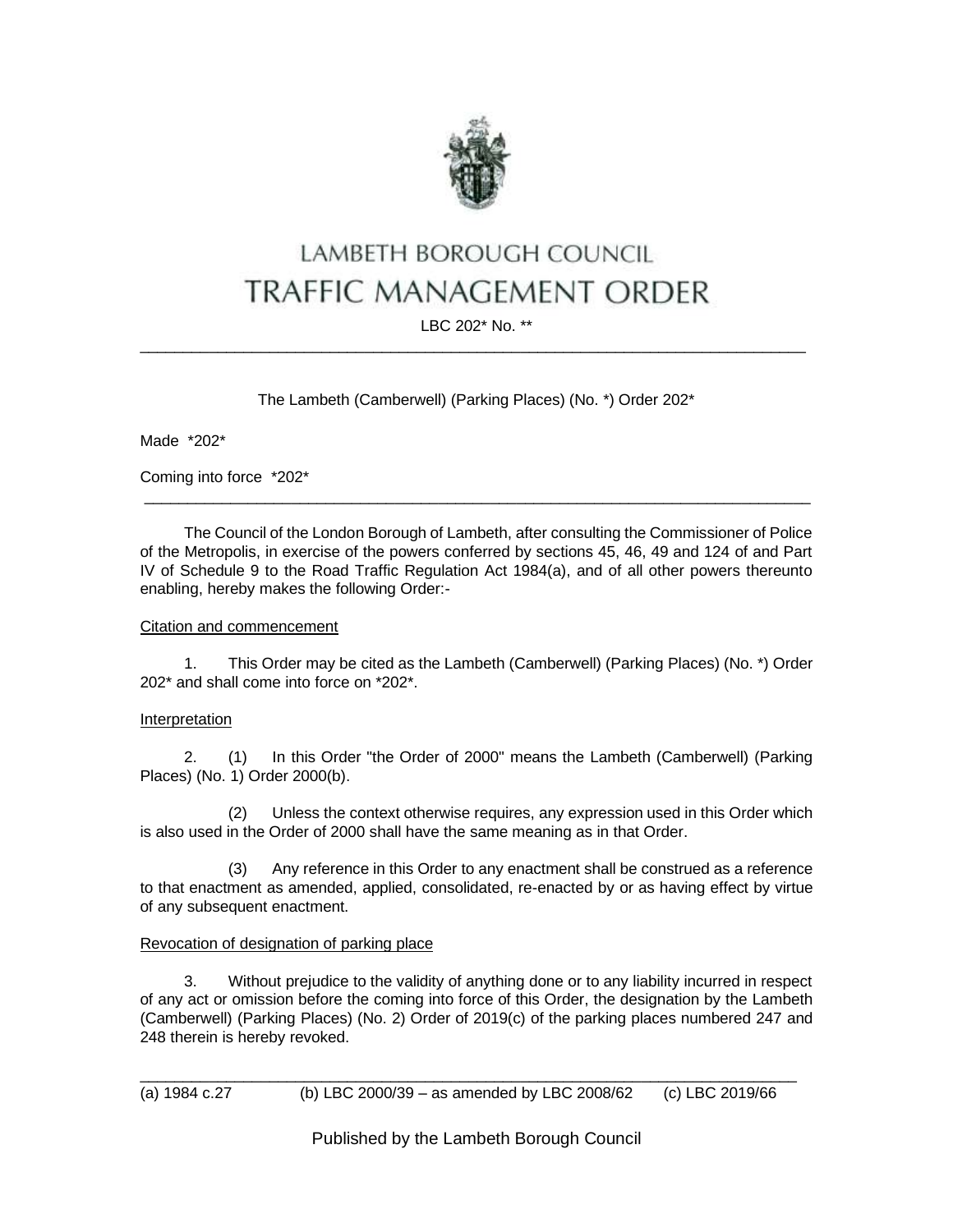### Designation of parking place and application of the Order of 2000 thereto

4. (1) The area on a highway comprising the length of carriageway of a street specified in column 2 of the Schedule to this Order and bounded on one side of that length by the edge of the carriageway and on the other sides by a white line marking is designated as a parking place.

(2) The reference in this Article to a white line marking shall be construed as a reference to the white line marking (either broken or continuous) provided for in Schedule 7 to the Traffic Signs Regulations and General Directions 2016(a) or, if applicable, authorised by the Secretary of State by virtue of section 64 of the Road Traffic Regulation Act 1984.

(3) The provisions of the Order of 2000 (other than Articles 3 and 16) shall apply to the area designated as a parking place by this Order as if in those provisions any reference to a parking place included a reference to the area designated as a parking place by this Order and as if any reference to Schedule 1 to the Order of 2000 included a reference to the Schedule to this Order.

Placing of traffic signs, etc.

- 5. The Council shall:-
	- (a) place and maintain traffic signs indicating the limits of the parking place referred to in the Schedule to this Order;
	- (b) place and maintain in or in the vicinity of the parking place referred to in the Schedule to this Order traffic signs indicating that such parking place may be used during the permitted hours for the leaving only of the vehicles specified in Article 4(2) of the Order of 2000;
	- (c) carry out such other works as is reasonably required for the purposes of the satisfactory operation of the parking place referred to in the Schedule to this Order.

Dated this \*202\*.

Ben Stevens Highway Network Manager

(a) S.I. 2016/362

 $\_$  ,  $\_$  ,  $\_$  ,  $\_$  ,  $\_$  ,  $\_$  ,  $\_$  ,  $\_$  ,  $\_$  ,  $\_$  ,  $\_$  ,  $\_$  ,  $\_$  ,  $\_$  ,  $\_$  ,  $\_$  ,  $\_$  ,  $\_$  ,  $\_$  ,  $\_$  ,  $\_$  ,  $\_$  ,  $\_$  ,  $\_$  ,  $\_$  ,  $\_$  ,  $\_$  ,  $\_$  ,  $\_$  ,  $\_$  ,  $\_$  ,  $\_$  ,  $\_$  ,  $\_$  ,  $\_$  ,  $\_$  ,  $\_$  ,